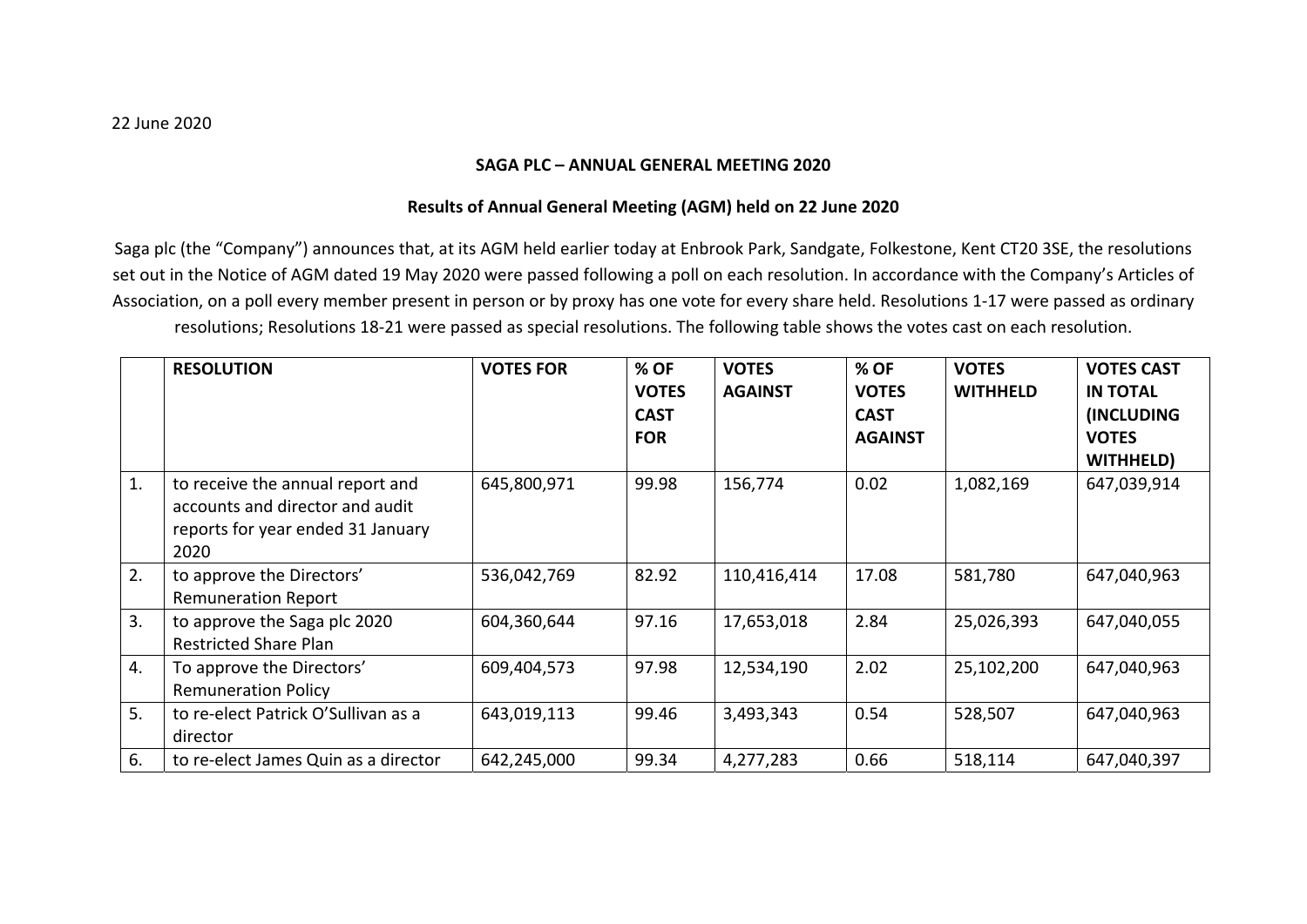| 7.  | to re-elect Orna NiChionna as a<br>director                                                                                                                                         | 642,913,933 | 99.44 | 3,639,166  | 0.56 | 487,864   | 647,040,963 |
|-----|-------------------------------------------------------------------------------------------------------------------------------------------------------------------------------------|-------------|-------|------------|------|-----------|-------------|
| 8.  | to re-elect Eva Eisenschimmel as a<br>director                                                                                                                                      | 634,788,070 | 99.46 | 3,421,118  | 0.54 | 8,831,209 | 647,040,397 |
| 9.  | to re-elect Julie Hopes as a director                                                                                                                                               | 644,166,558 | 99.63 | 2,401,843  | 0.37 | 471,996   | 647,040,397 |
| 10. | to re-elect Gareth Hoskin as a director                                                                                                                                             | 644,110,076 | 99.62 | 2,446,808  | 0.38 | 483,513   | 647,040,397 |
| 11. | to re-elect Gareth Williams as a<br>director                                                                                                                                        | 643,099,241 | 99.48 | 3,371,302  | 0.52 | 569,854   | 647,040,397 |
| 12. | to elect Euan Sutherland as a director                                                                                                                                              | 645,857,041 | 99.91 | 582,599    | 0.09 | 601,324   | 647,040,964 |
| 13. | to elect Cheryl Agius as a director                                                                                                                                                 | 645,892,524 | 99.91 | 550,740    | 0.09 | 597,133   | 647,040,397 |
| 14. | to re-appoint KPMG LLP as auditors                                                                                                                                                  | 646,363,794 | 99.92 | 496,909    | 0.08 | 179,694   | 647,040,397 |
| 15. | to authorise the Audit Committee to<br>agree the remuneration of the<br>auditors                                                                                                    | 646,444,454 | 99.94 | 388,577    | 0.06 | 206,458   | 647,039,489 |
| 16. | to authorise the Directors to make<br>political donations and expenditure<br>up to a specified amount                                                                               | 593,360,087 | 91.74 | 53,393,082 | 8.26 | 288,471   | 647,041,640 |
| 17. | to authorise the Directors to allot<br>shares up to a specified amount                                                                                                              | 633,905,593 | 98.04 | 12,678,061 | 1.96 | 457,121   | 647,040,775 |
| 18. | to authorise the Directors to allot<br>shares and sell treasury shares for<br>cash without making a pre-emptive<br>offer to shareholders                                            | 640,514,856 | 99.03 | 6,305,813  | 0.97 | 220,783   | 647,041,452 |
| 19. | to authorise the Directors to allot<br>shares and sell treasury shares for<br>cash without making a pre-emptive<br>offer to shareholders (in connection<br>with capital investment) | 640,354,305 | 99.00 | 6,459,159  | 1.00 | 227,987   | 647,041,451 |
| 20. | to authorise the Company to purchase<br>its own shares                                                                                                                              | 644,199,205 | 99.86 | 909,250    | 0.14 | 1,934,635 | 647,043,090 |